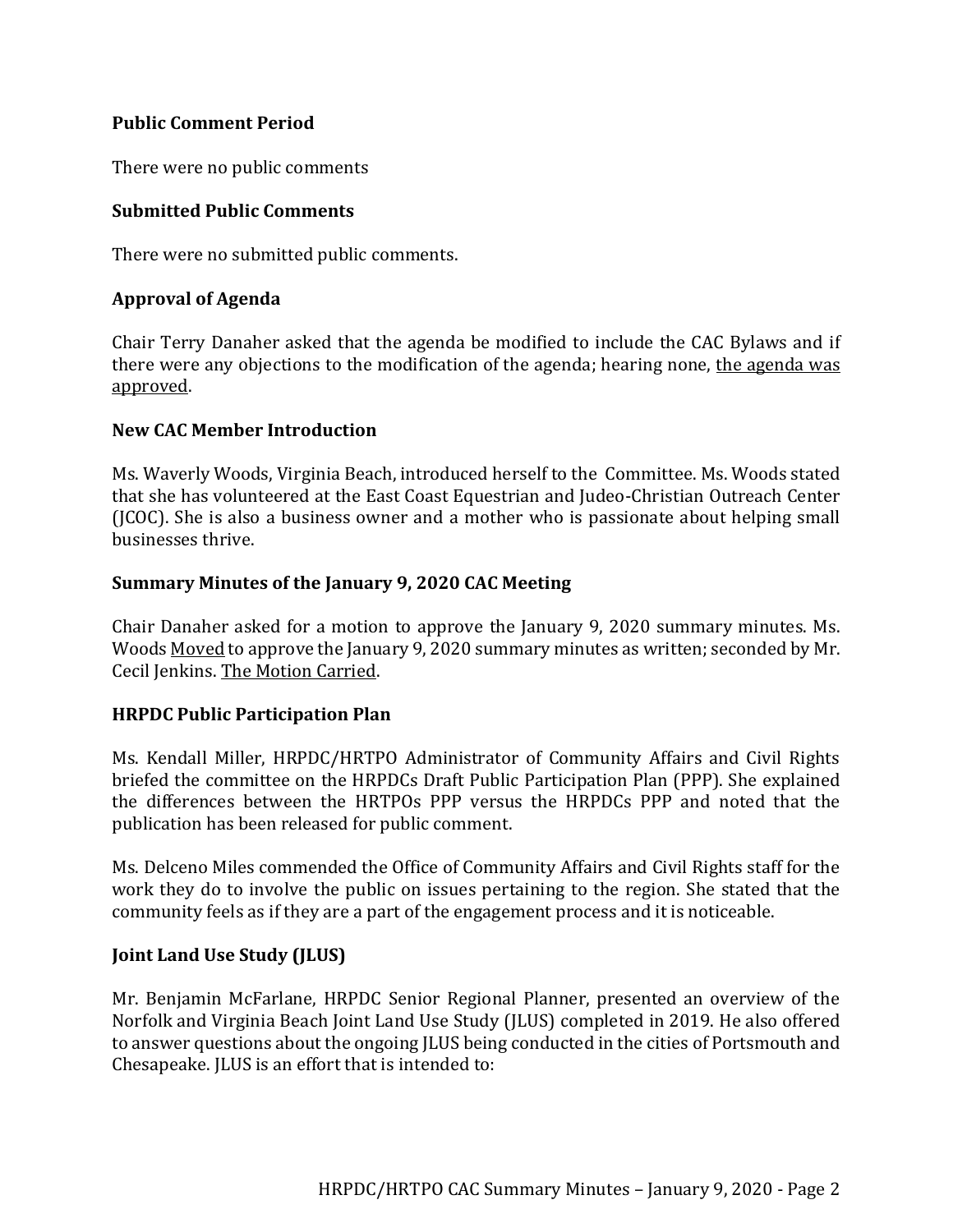- Build on the prior and current efforts of Norfolk, Virginia Beach, the HRPDC, and the Department of the Defense to address recurrent flooding
- Bring together the Navy and localities to discuss the impacts of flooding on Navy operations and readiness
- Move the conversation from headlines of analyzing the problem to developing solutions
- Prepare the region for potential federal and state assistance for resiliency projects
- Foster official involvement from the Navy, and endorsement of local measures, that support their mission

Mr. McFarlane provided a timeline of events leading up to the release of the draft study and noted that the final study was completed in August of 2019. He informed the committee that JLUS is not a regional plan or one being conducted for the overall agency, but one being managed by the agency on behalf of the cities of Virginia Beach and Norfolk. He pointed out that the agency worked with four different installations on the study, which included: Joint Expeditionary Base/Little Creek Fort Story, Naval Station Norfolk, Naval Support Activity Hampton Roads, and Naval Air Station Oceana. The project consultants were AECOM, Moffatt and Nichol, The Miles Agency, and Salter's Creek. A Policy Committee and Technical Committee were established that included elected officials, executive directors, and experts from the cities and military as well as regional, state and federal agencies.

Mr. McFarlane provided an overview of the JLUS process:

- Preparation
- Information gathering and assessment
- Analysis
- Recommendations and strategies
- Plan completion and adoption
- Conceptual design

The analysis focused on flood scenarios, geographic areas, things significant to the navy, and the prioritization of recommended actions. He presented charts and graphs that illustrated where flooding occurs, the impact it has on transportation, and how access to transportation can be affected; which determined the priority areas that need to be addressed. He presented a list of results from the JLUS study.

Mr. McFarlane noted that further discussion will determine if an additional study is needed. He presented a list of the top eight out of 22 recommended actions that will address challenges in specific areas. He informed the committee of the public engagement received and concluded his presentation by presenting a list of next steps for the Virginia Beach and Norfolk JLUS.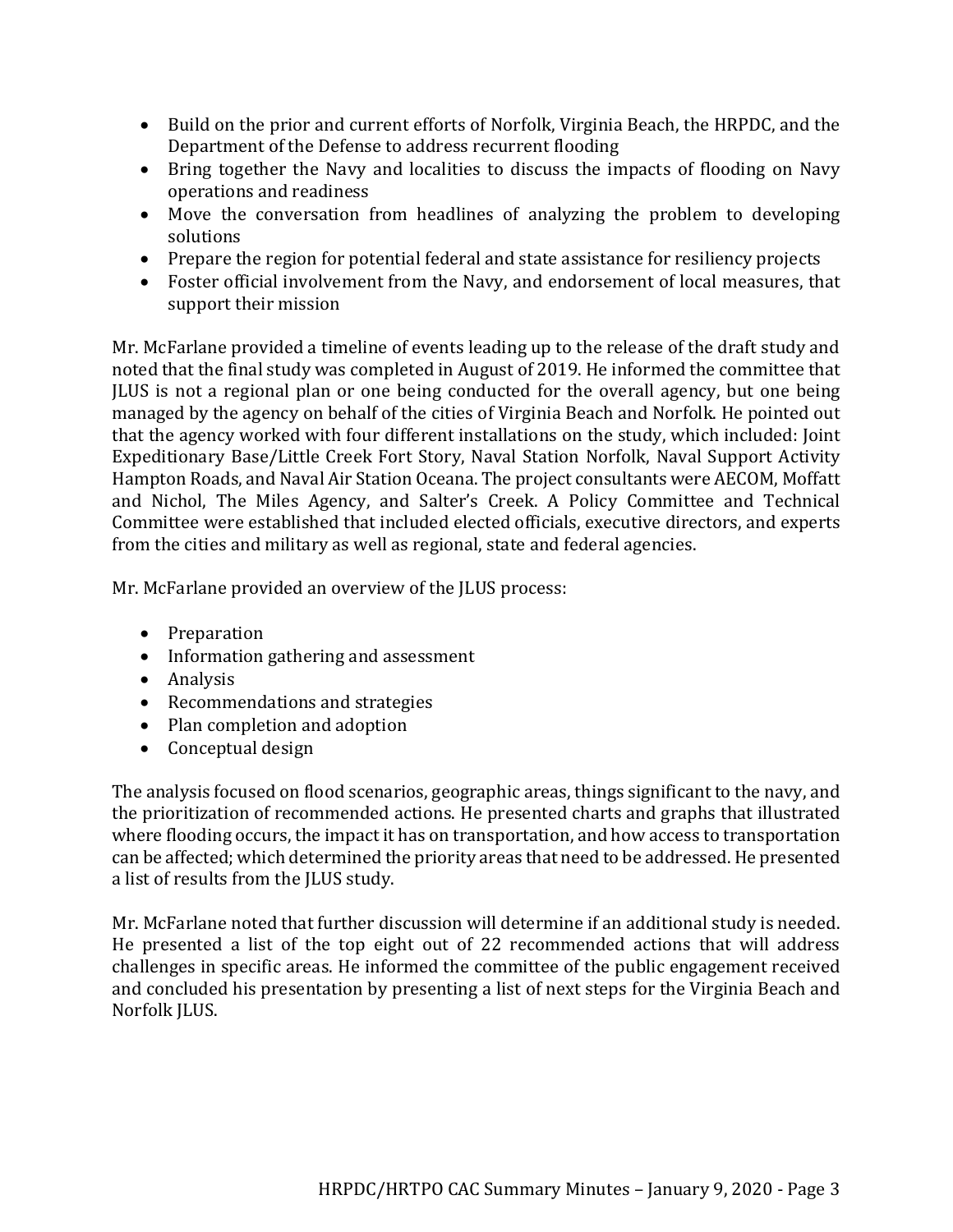#### **Regional Broadband Strategy**

Mr. Robert Crum, HRPDC/HRTPO Executive Director, provided an update on the regional broadband strategy. He began his presentation by updating committee members on the Transatlantic Broadband Cable and pointing out where the cables come from, where they landed, and the purpose they serve. After two cables landed in the City of Virginia Beach, city planners, managers, and elected officials from all 17 localities began to question how the region could utilize and leverage the cables as an economic development opportunity and driver for Hampton Roads. Such questions led to a phased approach to construction of a regional fiber network.

The plan for the region is to build an interconnected regional fiber system. Phase I will connect to the subsea cables and create a fiber ring for the Southside cities of Virginia Beach, Norfolk, Portsmouth, Chesapeake, and Suffolk. It will provide ultra-fast service to growth areas such as employment centers, businesses, and higher education institutes. He noted that Phase II will interconnect across the Hampton Roads Bridge Tunnel (HRBT) and provide a fiber ring on the Peninsula. He presented a map that showed where the fiber ring is being constructed.

Mr. Crum informed the committee of the 2018 National Smart Infrastructure Challenge held in Cleveland, Ohio and noted that Hampton Roads was awarded the top prize in that competition. He presented a short video that demonstrated what broadband means for all of Hampton Roads and briefed the committee on the:

- Oversight by Broadband Steering Committee
- 30% Design
- Governance Structure Broadband Authority
- RFP for final design/construction drawings

Mr. Crum pointed out that on behalf of the Southside Network Authority, the HRPDC is soliciting proposals to establish a contract to complete the final 100% design work for the Southside Regional Connectivity Ring (RCR). He provided background information on the Southside Network Authority:

- Established in November 2019 by the five member Cities of Chesapeake, Norfolk, Portsmouth, Suffolk, and Virginia Beach
- Formed as a political subdivision under the Virginia Wireless Service Authorities Act (Code of Virginia, §15.2-5431.1 et seq.)
- Serves an essential public purpose by:
	- o Increasing the speed and availability of broadband internet and information services
	- o Enabling private investment in the marketplace to be better targeted to serving the public
	- $\circ$  Creating jobs and increasing the tax base of the cities and the region as a whole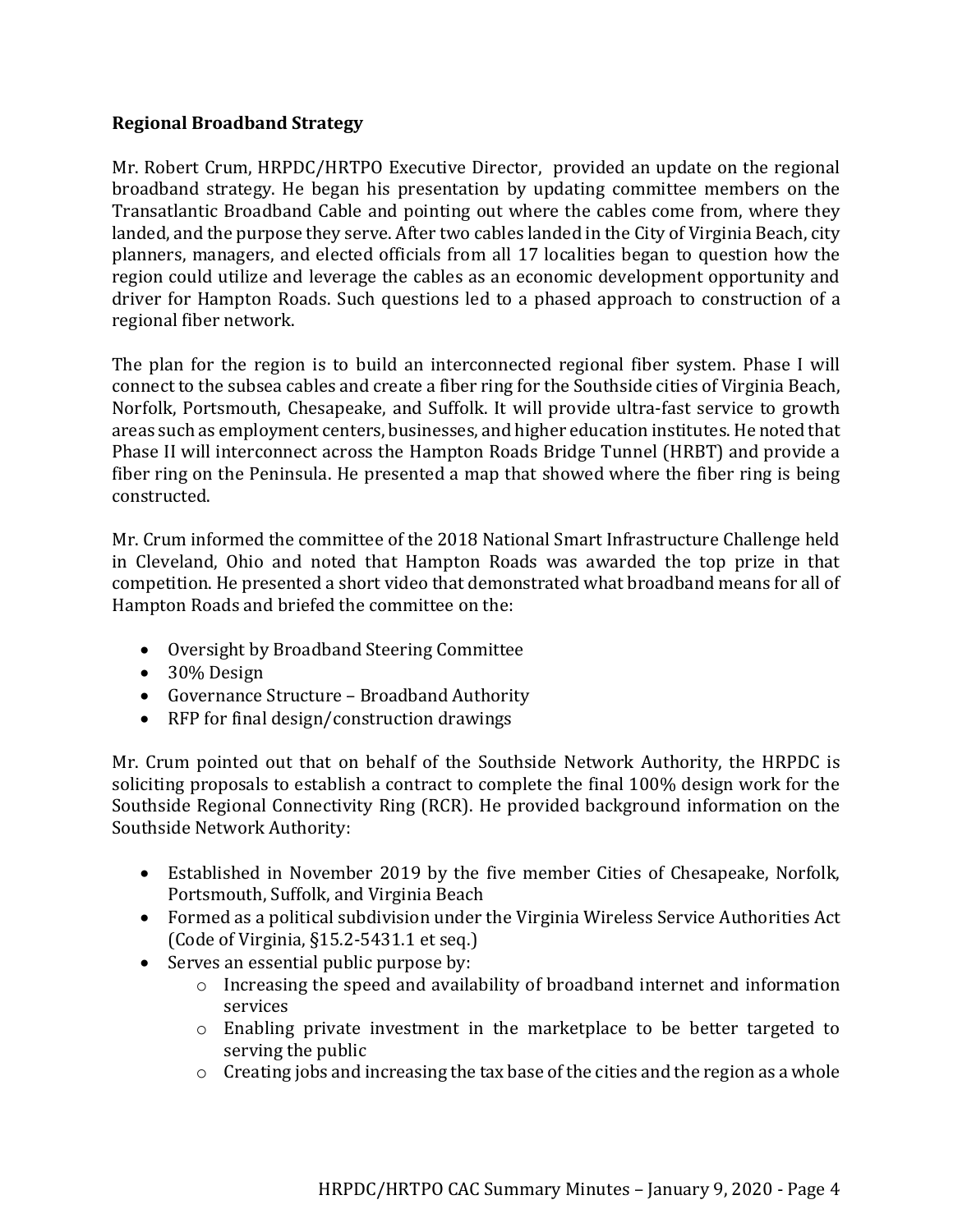Mr. Crum concluded his presentation by describing how proposals will be evaluated.

# **CAC Bylaws**

Chair Danaher presented the bylaws to the CAC members to discuss potential changes. She pointed out that Ms. Miller sent the draft bylaws to committee members in September and November to review and provide feedback. Chair Danaher recapped the previous discussion regarding the length of membership terms. The general consensus was that members were willing to commit to an additional three years of service.

Ms. Miller informed the committee that additional localities have been included in the bylaws to align with CAC's expanded role and function. The number of members per locality is determined by localitiy population.

Chair Danaher asked for a motion to approve the updated bylaws. Vice-Chair Hardy Moved to approve the updated bylaws as written; seconded by Ms. Miles. The Motion Carried.

## **Envision 2020 – Regional Branding Initiative Recommendations**

Mr. Crum presented The Envision 2020 Regional Branding Initiative recommendations and recapped the discussion that was held with CAC members during a previous meeting. He shared with the CAC members the Task Force's Reports. The reports summarized ten data collection points, and that information is available at: [www.Envisioning2020.com.](http://www.envisioning2020.com/)

Mr. Crum noted that the task was about how to best market Hampton Roads and the project goals were to:

- Understand Hampton Roads' current brand identity, awareness, perceptions, and misperceptions.
- Develop recommendations for marketing the region positioning, communications, and naming implications, etc.

Mr. Crum informed the committee that Project Task Force members, community stakeholders, and young professionals were among those that participated in the study. A survey was announced on all four major TV stations and in the Virginian-Pilot resulting in 2,906 people completing the survey.

Mr. Crum presented the results of the survey noting that the key thing discovered is that the region does not have a unifying name, and that various names suggested tended to divide the region. In order to address those issues, it was determined to launch a unified pridebuilding campaign utilizing 757 as the regional connector. The benefits of utilizing 757 are:

- 757 is already in use today; especially among young people
- 757 is also the way many people emotionally connect with the region
- 757 has transformed from an area code reference into place brand name